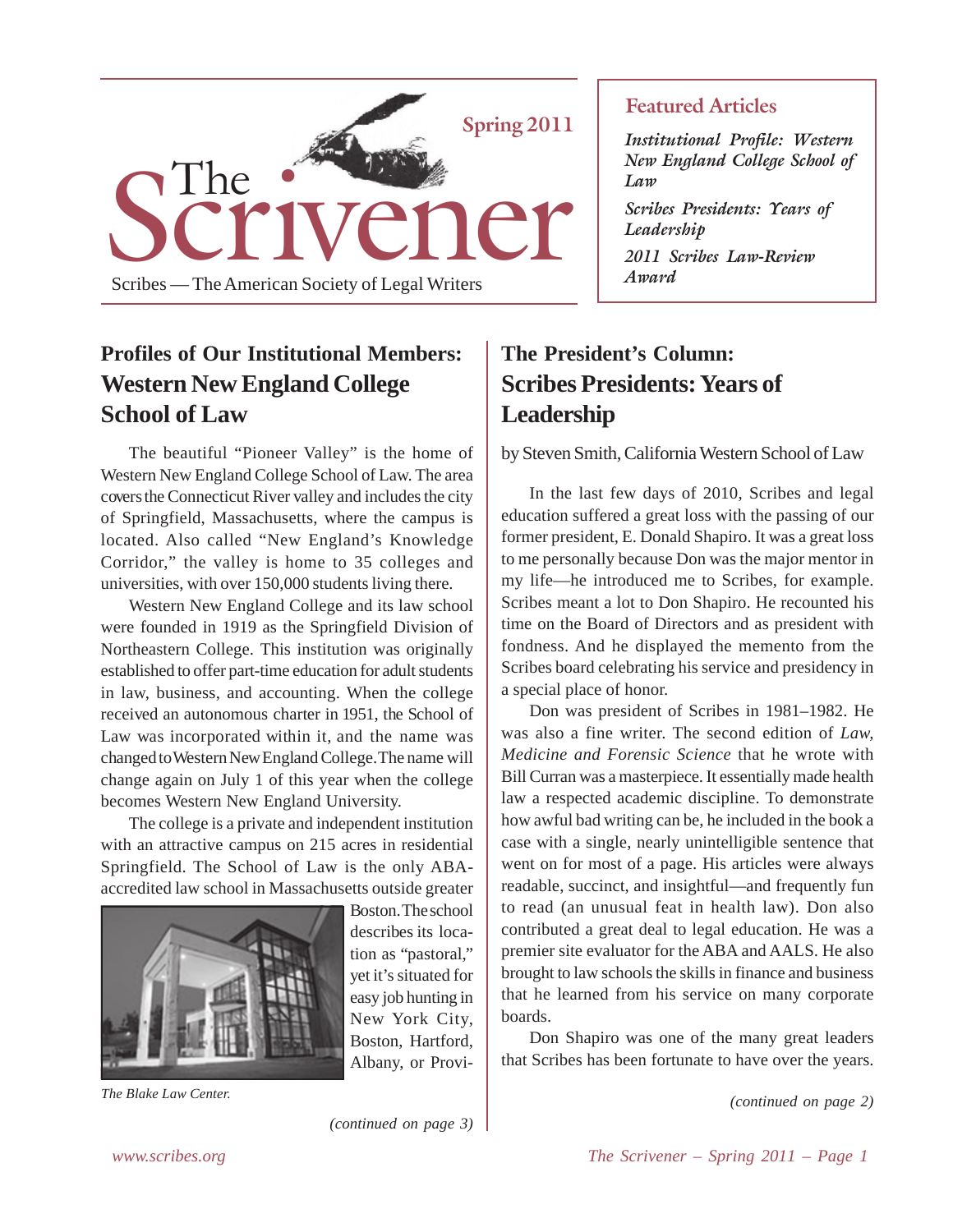*(*Leadership: Scribes Presidents *continued from page 1)*

The first presidents were Sidney Teiser, Eugene Gerhart (who served a second time over a decade later), and Gibson Witherspoon. Over the years they were followed by such luminaries as Judge Charles Joiner, Paul Wolkin, Judge Edward Re, and Michael Cardozo. The tradition has continued in recent years with Bryan Garner, Gary Spivey, Donald Dunn, Beverly Burlingame, Otto Stockmeyer, and Stuart Shiffman. These lawyers, judges, and professors have given countless hours of dedicated service in the cause of good legal writing and effective leadership. It has often been a thankless job, so on behalf of Scribes members over the last fifty years, "Thank you" for all you have done for our profession.

Otto Stockmeyer, in his article "Scribes After More Than 50 Years—A History" (12 *Scribes Journal of Legal Writing* 1, 17 (2008–2009)), included the list of the Scribes presidents. They are reprinted at the end of this article.

The Board of Directors of Scribes met in March in San Diego. We determined that Scribes is financially solid and successful in many ways. At the same time, there is a sense that we can do more and that we need to reach out to the new members of our profession and consider new means of communication. In addition to the usual business of the annual board meeting (seeing to the finances, reviewing the awards the organization gives, and considering new projects), the board, under the leadership of Darby Dickerson, engaged in a strategic-planning process. Through this process, the board is beginning to chart the course of the organization for the next decade. In the next newsletter, we will report on the results of the planning process. In the meantime, if you have suggestions for the planning process, please let Dean Dickerson or me know your thoughts.

#### **Scribes presidents—past and present**

| 2010-2012     | Steven R. Smith (San Diego, California)     |  |
|---------------|---------------------------------------------|--|
| 2007-2010     | Stuart H. Shiffman (Springfield, Illinois)  |  |
| 2005-2007     | Norman Otto Stockmeyer                      |  |
|               | (Lansing, Michigan)                         |  |
| $2003 - 2005$ | Beverly Ray Burlingame (Dallas, Texas)      |  |
| 2001-2003     | Donald J. Dunn (Springfield, Massachusetts) |  |
| 1999-2001     | Gary Spivey (Albany, New York)              |  |
| 1997-1999     | Bryan A. Garner (Dallas, Texas)             |  |
| 1995-1997     | Marianna Smith (Bethesda, Maryland)         |  |
| 1993-1995     | Lynne P. Iannelli                           |  |
|               | (Southampton, Pennsylvania)                 |  |

| 1991-1993 | Roy M. Mersky (Austin, Texas)                  |
|-----------|------------------------------------------------|
| 1989-1991 | Kenneth A. Zick                                |
|           | (Winston-Salem, North Carolina)                |
| 1987-1989 | Roger Billings (Highland Heights, Kentucky)    |
| 1986-1987 | Justice Charles Blackmar (St. Louis, Missouri) |
| 1985-1986 | Rudolph Hasl (St. Louis, Missouri)             |
| 1984-1985 | Michael Cardozo (Washington, D.C.)             |
| 1983-1984 | Margaret S. Bearn (New York, New York)         |
| 1982-1983 | Joseph J. Marticelli (Rochester, New York)     |
| 1981-1982 | E. Donald Shapiro (New York, New York)         |
| 1980-1981 | Francis L. Kenney Jr. (St. Louis, Missouri)    |
| 1979-1980 | H. Sol Clark (Savannah, Georgia)               |
| 1978–1979 | Judge Edward Re (New York, New York)           |
| 1977-1978 | Justice William H. Erickson                    |
|           | (Denver, Colorado)                             |
| 1976–1977 | Frederick D. Lewis (Miami, Florida)            |
| 1975-1976 | Bobby D. Dyess (Dallas, Texas)                 |
| 1974-1975 | James J. Brown (Kansas City, Missouri)         |
| 1973–1974 | Jack Kleiner (Atlanta, Georgia)                |
| 1972-1973 | Howard L. Oleck (Cleveland, Ohio)              |
| 1971-1972 | Sidney Bernstein (New York, New York)          |
| 1970-1971 | Eugene C. Gerhart** (Binghamton, New York)     |
| 1968-1969 | Paul Wolkin (Philadelphia, Pennsylvania)       |
| 1967-1968 | Warren V. Ludlam Jr. (Jackson, Mississippi)    |
| 1966-1967 | Justice Laurence Hyde (Columbia, Missouri)     |
| 1965-1966 | Herman Finkelstein (New York, New York)        |
| 1964-1965 | Willoughby A. Colby                            |
|           | (Concord, New Hampshire)                       |
| 1963-1964 | Judge Charles W. Joiner** (Detroit, Michigan)  |
| 1962-1963 | Justice E.J. Dimock                            |
|           | (Cambridge, Massachusetts)                     |
| 1961-1962 | William A. Schnader**                          |
|           | (Philadelphia, Pennsylvania)                   |
| 1960-1961 | Walter P. Armstrong* (Memphis, Tennessee)      |
| 1959-1960 | Harry Gershenson (St. Louis, Missouri)         |
| 1958-1959 | Gibson Witherspoon* (Meridian, Mississippi)    |
| 1957-1958 | Eugene C. Gerhart** (Binghamton, New York)     |
| 1953-1957 | Sidney Teiser* (Portland, Oregon)              |
|           |                                                |

**Founder** 

\*\* Charter Member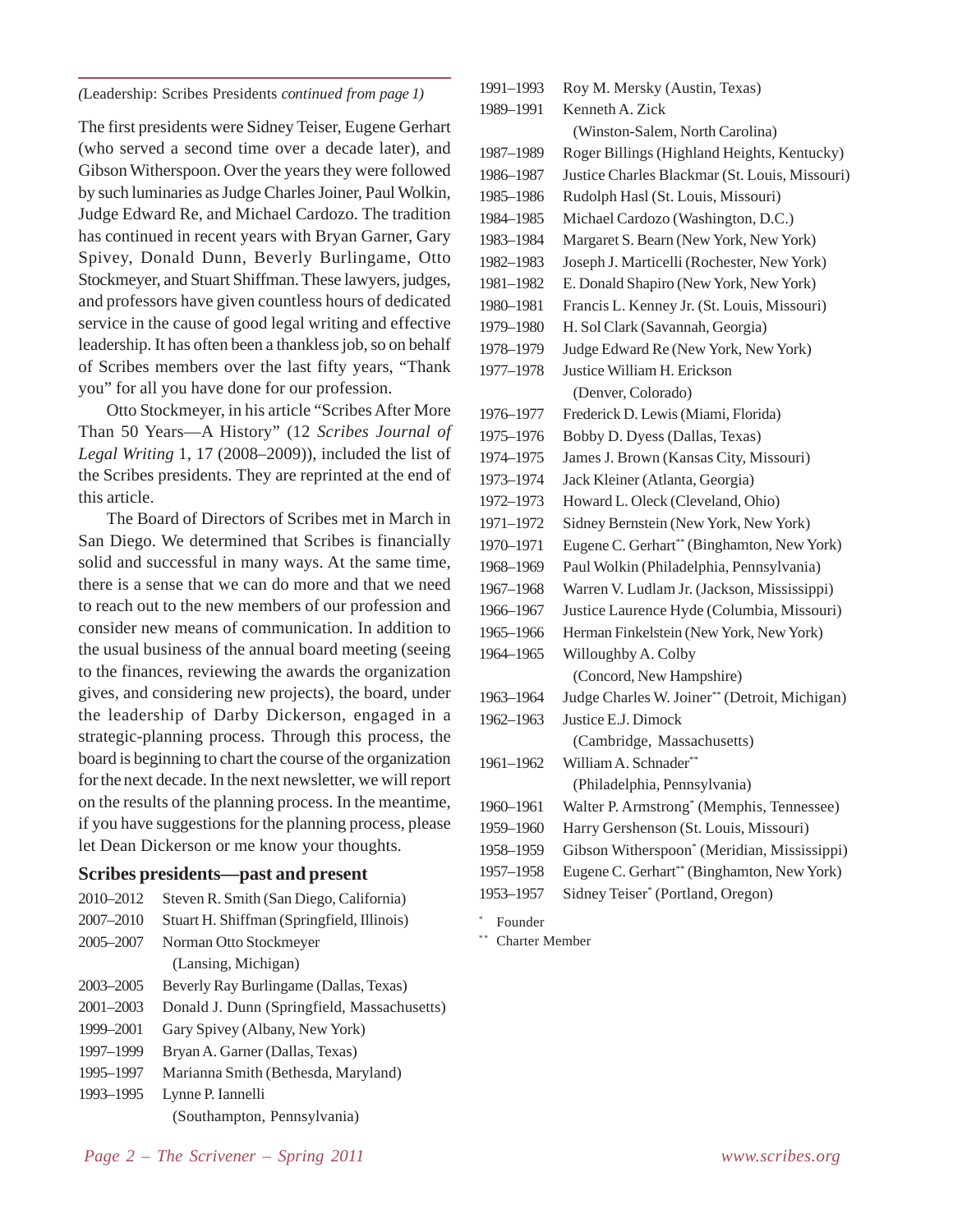*(*Institutional Member Profile *continued from page 1)*

dence. For recreation, the school is convenient to the Berkshires, the beaches of Cape Cod, or the ski runs of Vermont.

In 2008, the college completed a \$5.5 million building program, expanding and renovating the Blake Law Center. A new 10,000-squarefoot wing, a renovated law library, increased social spaces, and technology-based improvements throughout the building have transformed the way law students learn. The law school transforms the way its students live, too, with a 123,000-square-foot gym—the Healthful Living Center—and on-campus housing in single-story apartments.

The school of law has students from more than 20 states and Canada enrolled in full- and part-time JD programs; part-time programs are offered both days and evenings. The school also offers an LL.M. in estate planning and elder law. Joint-degree programs for the JD/MBA and the JD/MSA are offered with Western New England College, the JD/MRP with the University of Massachusetts, and the JD/MSW with Springfield College.

Students can choose from six clinics: Legal Services, Consumer Protection, Criminal Law, Small Business, International Human Rights, and the Real Estate Practicum. The school offers seven concentrations: business, criminal, public interest, real estate, and international and comparative law; estate planning; and gender and sexuality. And the law school offers students well over 100 public interest, government, and judicial externship sites.

Western New England offers six incoming students three-year tuition scholarships and summer stipends as Public Interest Scholars, demonstrating the school's commitment to public-interest law. Dean Arthur R. Gaudio says, "As an attorney, you can be in a position to help shape society for the good of all—and that can be highly satisfying." Dean Gaudio also stresses the school's commitment to small class size the first year: "Our first-year section size is among the smallest in the country to promote collegiality and effective learning."

Western New England has 38 full-time and 37 adjunct faculty. More than 7,000 alumni practice law in 50 states, Europe, Canada, and Asia. The law school is home to the Law and Business Center for Advancing Entrepreneurship and the Institute for Legislative and Governmental Affairs. It publishes the *Western New England Law Review* twice a



*The beautiful "Pioneer Valley" is the home of Western New England College School of Law.*

# **In This Issue**

| Institutional Member Profile  1                             |
|-------------------------------------------------------------|
| The President's Column:<br><b>Scribes Presidents: Years</b> |
|                                                             |
| 2011 Scribes Law-Review                                     |
|                                                             |
|                                                             |
|                                                             |
| 2011 Scribes Law-Review                                     |
| Award: A New Type of                                        |
| Commandeering: The Bypass                                   |
| Clause of the American                                      |
| Recovery and Reinvestment                                   |
| Act of 2009 (Stimulus                                       |
|                                                             |
|                                                             |
|                                                             |
| Committee Members  8                                        |
|                                                             |
| Scribes Board Members  10                                   |
| Membership Application  11                                  |

### **Submit Your Articles**

Please send items for upcoming issues of *The Scrivener* (electronically) to the e-mail address shown below.

#### *Deadlines*

| Summer | July 15    |
|--------|------------|
| Fall   | October 15 |
| Winter | January 15 |

#### Jane Siegel

Thomas M. Cooley Law School 111 Commerce Avenue, S.W. Grand Rapids, Michigan 49503 siegelj@cooley.edu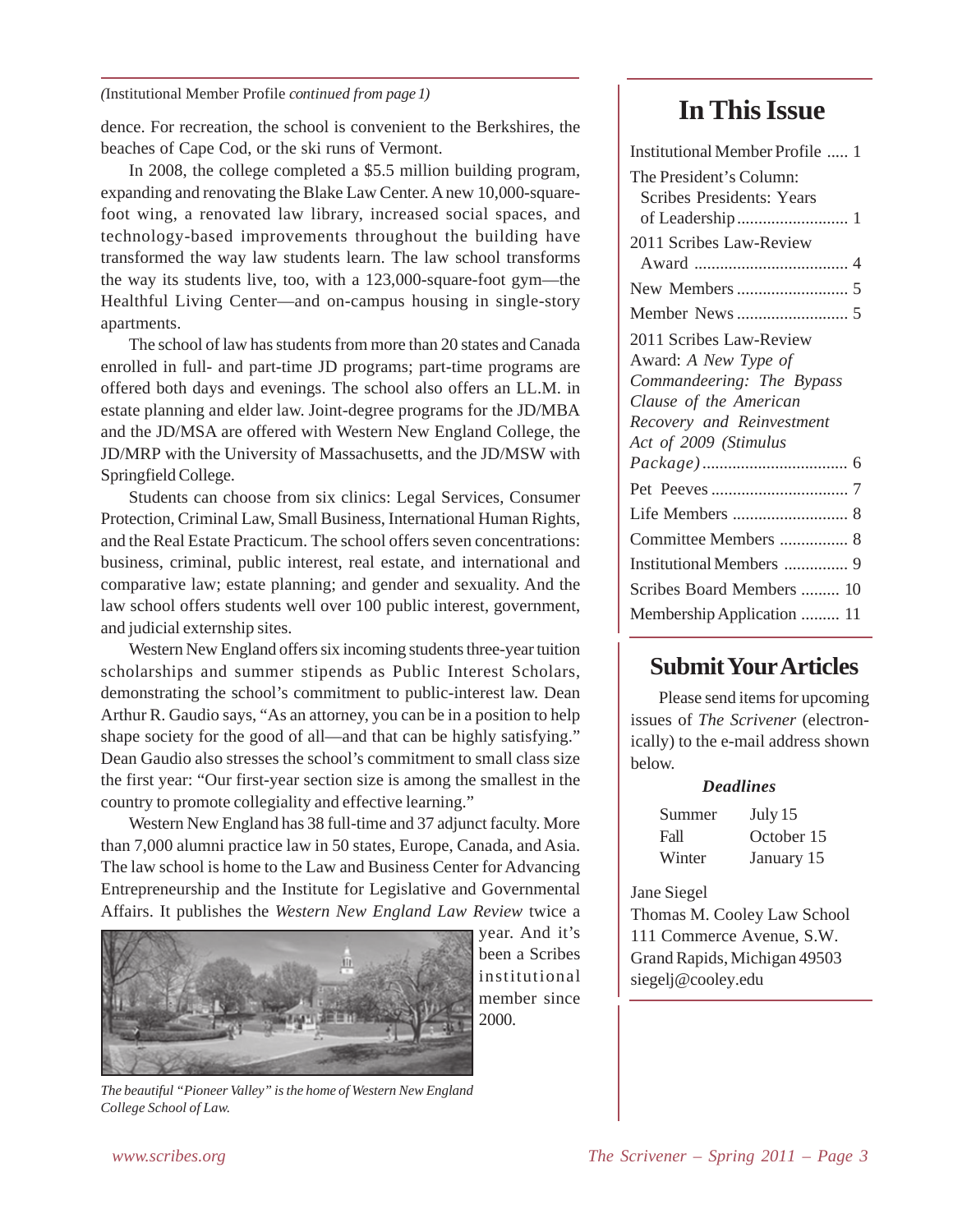### **2011 Scribes Law-Review Award**

by Mary Bowman

*Remarks by Mary Bowman, Chair of Scribes' Law-Review Award Committee, at the Scribes Law-Review Dinner held March 31, 2011, in conjunction with the National Conference of Law Reviews. The conference was hosted by Thomas Jefferson School of Law.*

Good evening and welcome to the Scribes Law-Review Dinner. My name is Mary Bowman. I am a professor at Seattle University School of Law, and I am also the chair of the Scribes Law-Review Award Committee. I am here to present the 2010 Scribes Law-Review Award.

First, I want to thank tonight's sponsor, Westlaw, the Thomson Reuters online legal research service. They are represented here tonight by Danae Weidemann. Thank you for your generous support of this dinner for many years now.

#### **Scribes—the Organization**

Next, I want to tell you about Scribes—The American Society of Legal Writers, which was founded over 50 years ago. Scribes is a national organization of legal writers, and its goals include fostering a community among those who write about the law, and most of all, to promote a clear, succinct, and forceful style in legal writing.



*Professor Mary Bowman, chair of the Law-Review Award Committee, and award recipient Cody Huffaker, a third-year law student at Arizona State University.*

In your conference materials, you received a copy of *The Scribes Journal of Legal Writing,* which contains articles about clear and succinct legal writing in a number of contexts, from law-school courses to client letters to trial litigation documents. The *SJLW* also has an article about the history of Scribes, cowritten by Scribes Past President Otto Stockmeyer, who is here with us tonight.

Our members include judges, lawyers, law professors and deans, legal editors, and law students. Membership in Scribes is open to members of the legal profession (including law students) who have written one book or two articles on legal topics, or who have edited a legal publication. So every law-review editor in this room is eligible for membership.

We even have a special dues category for law students: just \$15 a year. In return, you will receive future issues of *The Scribes Journal of Legal Writing*, you can join one of the many active committees, and you can show your commitment to high-quality legal writing by noting your membership on your résumé. Please go to the Scribes website, www.scribes.org, and join.

#### **The Scribes Law-Review Award**

As law-review editors, you can also help elevate the quality of legal scholarly writing. Each law review should have received a copy of the Scribes law-review guidelines; they were sent out with the letter soliciting nominations for the Scribes Law-Review Award this year. They offer several recommendations, including avoiding legalese in favor of crisp, lively prose, and avoiding article pages half-filled with footnotes. When you select articles for publication, from external authors as well as student notes and comments, take into account the quality of the writing, not just the subject matter of the article. And see the article in the *Scribes Journal of Legal Writing* about editing; make sure your suggestions really improve the quality of the writing.

Now about this award. It goes to the best studentwritten law-review note or comment published in the preceding year. This year's award is our 25th annual award. The three-step selection process goes like this.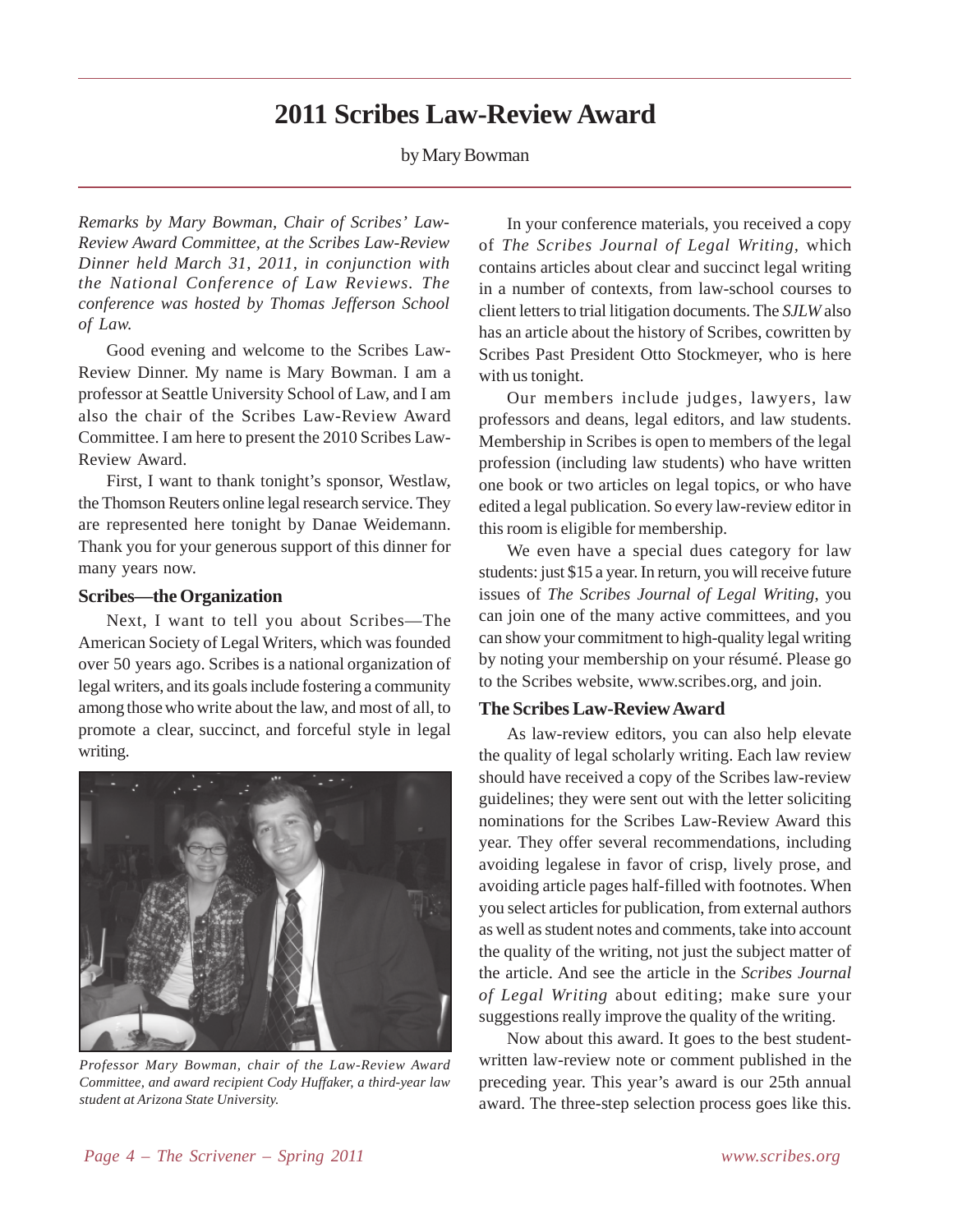In Step One, every law journal is invited to submit what it considers its best student note or comment. This year we received 71 submissions.

Step Two: These 71 entries were read by the legalwriting faculty at Thomas Cooley Law School—10 professors with a total of 115 years of teaching experience—who selected the 11 best. The finalists represented a wide range of law reviews, and a diverse array of topics, and they did a terrific job picking 11 great articles.

Step Three: These "bests of the best" entries were reviewed by the Scribes Law-Review Award Committee, which picks the winning article. Other members of this committee include University of California, Davis law professor Richard Wydick, Professor Glen-Peter Ahlers (Barry University), Steven Feldman (legal adviser for the U.S. Army Corps of Engineers), and Professor Richard Leiter (University of Nebraska, Lincoln).

#### **The 2011 Scribes Law-Review Award Winner**

Tonight's recipient of the 2011 Scribes Law-Review Award is Cody Huffaker, for his article *A New Type of Commandeering: The Bypass Clause of the American Recovery and Reinvestment Act of 2009 (Stimulus Package)*. His article was published in the Fall 2010 issue of the *Arizona State Law Journal*. As you leave tonight, you will receive a reprint of Mr. Huffaker's article. Many thanks to Joe Christensen, Inc. for providing these reprints.

The topic selection for Mr. Huffaker's article was very good. It dealt with a current legal issue, in this case the recent stimulus package enacted by Congress. The article focused on an appropriately narrow piece of that act, namely, the provision that allowed state legislatures to accept stimulus funds even if the state governor refused to accept them. Mr. Huffaker analyzed the constitutionality of that provision in light of various lines of caselaw, and he effectively used two different states as examples to make the structural issues less abstract and more clear. The analysis in the article was very good, and the writing was excellent. In short, the article was very well researched and well written.

Mr. Huffaker will graduate from the Sandra Day O'Connor College of Law at Arizona State University this May.

Scribes takes pleasure in presenting this plaque to him. Additionally, I'm pleased to present a second plaque to him, this one honoring the *Arizona State Law Journal* for publishing his article.

*Mr. Huffaker's acceptance remarks can be found on page 6.*

### **New Members**

David Bell\* (Los Angeles, California) Eric Caugh (Plymouth, Minnesota) Natasha Court\* (Huntington Beach, California) Seth Fersko (New York, New York) Daniel Garabedian (Brussels, Belgium) Peter Goldsmith\* (Sykesville, Maryland) Anna P. Hemingway (Harrisburg, Pennsylvania) James R. Hietala (Minneapolis, Minnesota) Tina Lam\* (Birmingham, Alabama) Jennifer Lear (Harrisburg, Pennsylvania) Joi Montiel (Montgomery, Alabama) Jeremy Moody (Algonac, Michigan) Deborah F. Pearson (Cripple Creek, Colorado) Sherri Renner (Lakewood, Colorado) Ian Ryan (South Dennis, Massachusetts) Ann Marie Stevens\* (Chandler, Arizona) Kevin Toll (Southfield, Michigan) Laura Wittern-Keller (Wilmington, North Carolina)

\* Student member.

### **Member News**

On April 15, 2011, The University of Texas School of Law awarded **Thomas M. Susman** its Outstanding Alumnus Award. Tom is the head of the lobbying office for the American Bar Association in Washington, D.C. The award honors a graduate who has made outstanding contributions to both the legal profession and society. Tom received his J.D. degree with high honors from The University of Texas School of Law in 1967. Before joining the ABA in 2008, he was a partner in the Washington office of Ropes & Gray LLP for more than 27 years. And before entering private practice, he served on Capitol Hill for more than 11 years.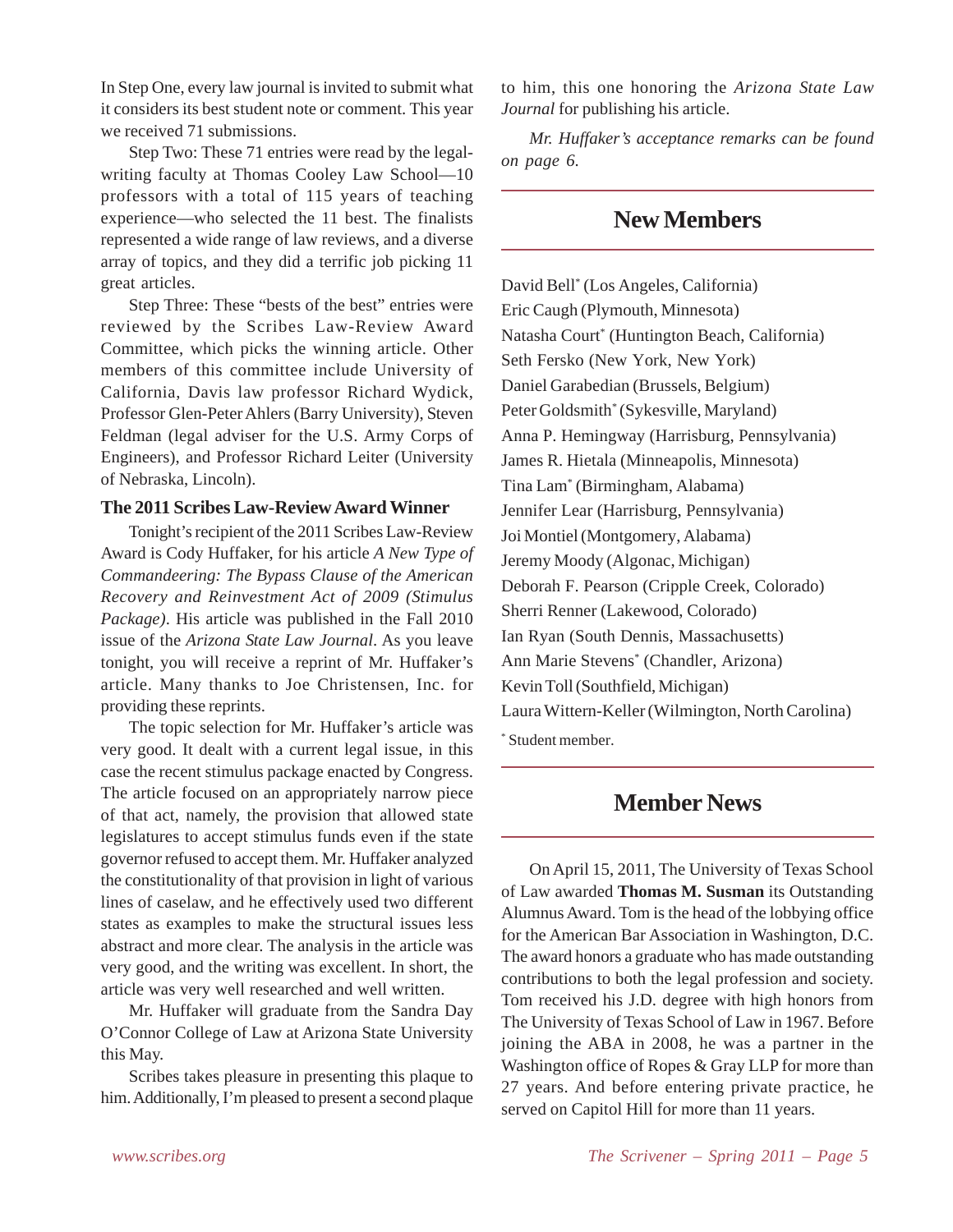# **2011 Scribes Law-Review Award:** *A New Type of Commandeering: The Bypass Clause of the American Recovery and Reinvestment Act of 2009 (Stimulus Package)*

by Cody Huffaker

I'd like to thank Scribes for this award. It's such an honor to receive this award. There are so many wellwritten, legally significant student articles published each year that it truly is humbling to get this award. It's also an honor to hear from Dean Chemerinsky—the man who basically wrote my Con Law I book, and whose work I cite multiple times in my article.

As every legal writer knows, your first note or comment is a daunting task. It usually takes place during the busiest year of law school—second year—and presents a whole new world of challenges: finding an interesting, relevant topic that *hasn't* been preempted; conducting what starts as foundational research and soon turns into hours spent at the computer making sure you've found everything important, and that everything you have found is actually important; writing the article itself, and going over the words so many times that you begin to wonder whether it actually makes any sense; double-checking your citations to make sure you didn't leave anything out. Fortunately, this arduous process can be very rewarding if you have an interesting topic.

For me, my topic *had* to have something to do with constitutional law. It is by far my favorite subject, and I couldn't really get excited about writing on anything else. Luckily, a perfect topic presented itself—one that for some reason or another had not been addressed by other legal writers.

In February of 2009, President Obama signed the American Recovery and Reinvestment Act of 2009 better known as the "stimulus package." Part of the package included money for the states to use to stimulate their own local economies. As is usually the case with federal grants to states, however, these grants came with strings attached. You'll remember from Con Law I that Congress can place conditions on the receipt of federal funds. In fact, it can do things it can't do under its Article I powers because the states voluntarily consent to the conditions.



*Professor Mary Bowman presents the Law-Review Award to Cody Huffaker, a third-year law student at Arizona State University.*

Before the stimulus package was signed, a few state governors were very vocal about their opposition to the package. One such governor was Mark Sanford of South Carolina. He didn't want funds from the stimulus because he didn't want to be bound by the conditions attached. This didn't sit well with some politicians from South Carolina who wanted the funds. One was House member Jim Clyburn. So Rep. Clyburn inserted a very novel, unique provision into the stimulus package. It stated that if a state's governor refused to accept funds under the stimulus, that state's legislature could accept the funds by passing a concurrent resolution.

This raised some flags when I heard about it. The whole idea behind conditions attached to federal funds is that a state voluntarily consents to the conditions. But if Congress is dictating who can consent, that changes the game—especially when state law (as it does in Arizona, for example) makes it clear that *only* the governor can consent to federal grants. Imagine that Jill decides not to form a contract with Jack. So Jack says that Jane can accept on behalf of Jill, and bind Jill to the contract. To me, it was obvious that this "bypass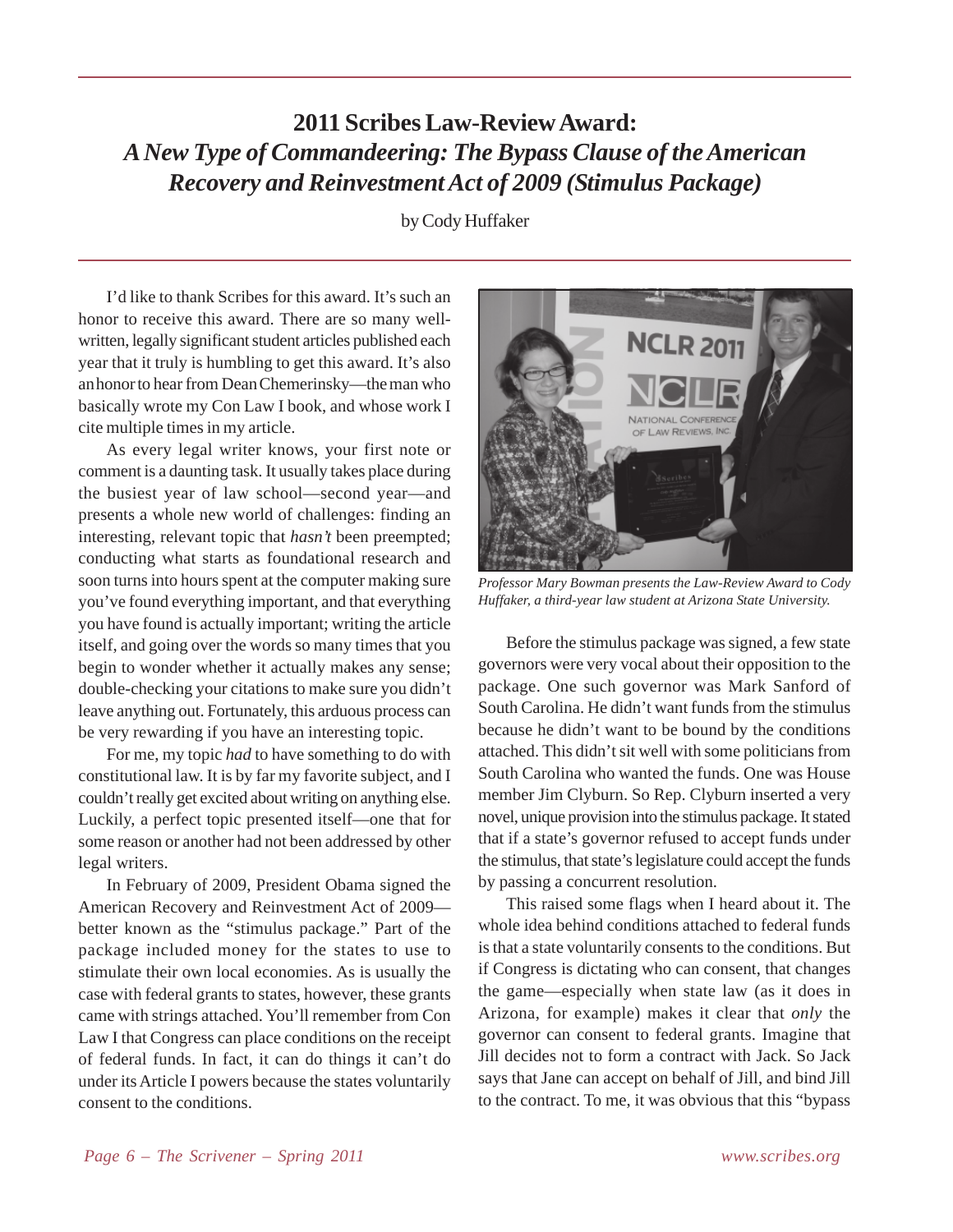clause," as I called it, had some serious constitutional problems.

But the novelty and uniqueness of the bypass clause made it difficult to name the precise constitutional problem. To make a long story short, I came to the conclusion that this bypass clause was a new type of "commandeering." You'll remember, again from Con Law I, that the federal government cannot force a state legislature to enact a specific law, nor can it force a state executive to administer a federal policy. Congress can preempt, threaten to preempt, or place conditions on the receipt of federal funds, but it can't commandeer. Though the bypass clause isn't really commandeering in the traditional sense, the result is the same. Congress commandeered the acceptance process by dictating which state entity could accept federal funds to manufacture consent to the conditions. The governor, who is empowered to reject the funds, is removed from the scene. When he returns, he is now bound by conditions that he was unwilling to accept and empowered to reject. It seems like a new type of commandeering.

One of my professors at Arizona State University mentioned that federalism—the balance of power between federal and state governments—is one of the most interesting, relevant, and hottest areas of the law right now. Given the various movements we've seen across the states to limit federal power, I think she's right. No matter our political ideology, federalism has become a topic that is in great need of scholarly contributions from legal writers. I feel honored to contribute to this meaningful area, albeit in a very minimal way. Again, thank you so much for this honor, and thank you for your time.

### **Help Scribes Grow**

Would you be willing to help promote Scribes? Do you have friends or colleagues who might like to join? Will you be speaking at or attending any program involving legal writing or legal language? We would be happy to send you some of the attractive Scribes brochures to distribute. Just send an e-mail to our executive director, Norman E. Plate: platen@cooley. edu.

### **Pet Peeves**

#### **Zombie Verbs and Vampire Nouns**

#### *by Norman Otto Stockmeyer\**

Have you noticed an increase in the number of offbeat verbs? *Fail* (as in "You *fail* it!") has been so used among computer gamers for some years. Now the usage has become a mainstream annoyance. It placed third on Lake Superior State University's 2011 "Banished List" of overused and misused words. (The August 7, 2009, "On Language" column in the *New York Times* traced the origins of the *fail* phenomenon.)

Then there is the noun-turned-verb *podium* ("She hasn't won an event but has *podiumed* a couple of times"). Worse than *medaled*, *podium* the verb has migrated from Olympic skiers to network commentators, according to the February 4, 2010, "On Language" column.

Linguists call the product of noun-to-verb transitions "denominal verbs." But giving these lifeless verbs a fancy name does not legitimize their use, in my view. Let's drive a stake through such zombies before they proliferate.

Recent verb-to-noun transitions are another abomination. Take *spend* ("How much was our *spend* on office supplies last year?"). Also *dine*. Recently SkyMiles Dining told me that I am "only 11 *dines* away from reaching VIP status."

And on "Wheel of Fortune" host Pat Sajak complimented a contestant on "the most amazing *solve* we've ever had" (noted in the January-March 2011 issue of *Spell/Binder*). Is there no end to this irksome trend? Like a vampire, such "verbed nouns" can suck the lifeblood from a sentence.

I plan to *dialogue* about this with my colleagues who teach legal writing. Then maybe I'll *present* on the topic at the next faculty meeting.

Norman Otto Stockmeyer has gone emeritus after more than three decades of teaching at Thomas M. Cooley Law School, with visiting stints at Mercer University and California Western. His SSRN author page is at http://ssrn.com/author=80303.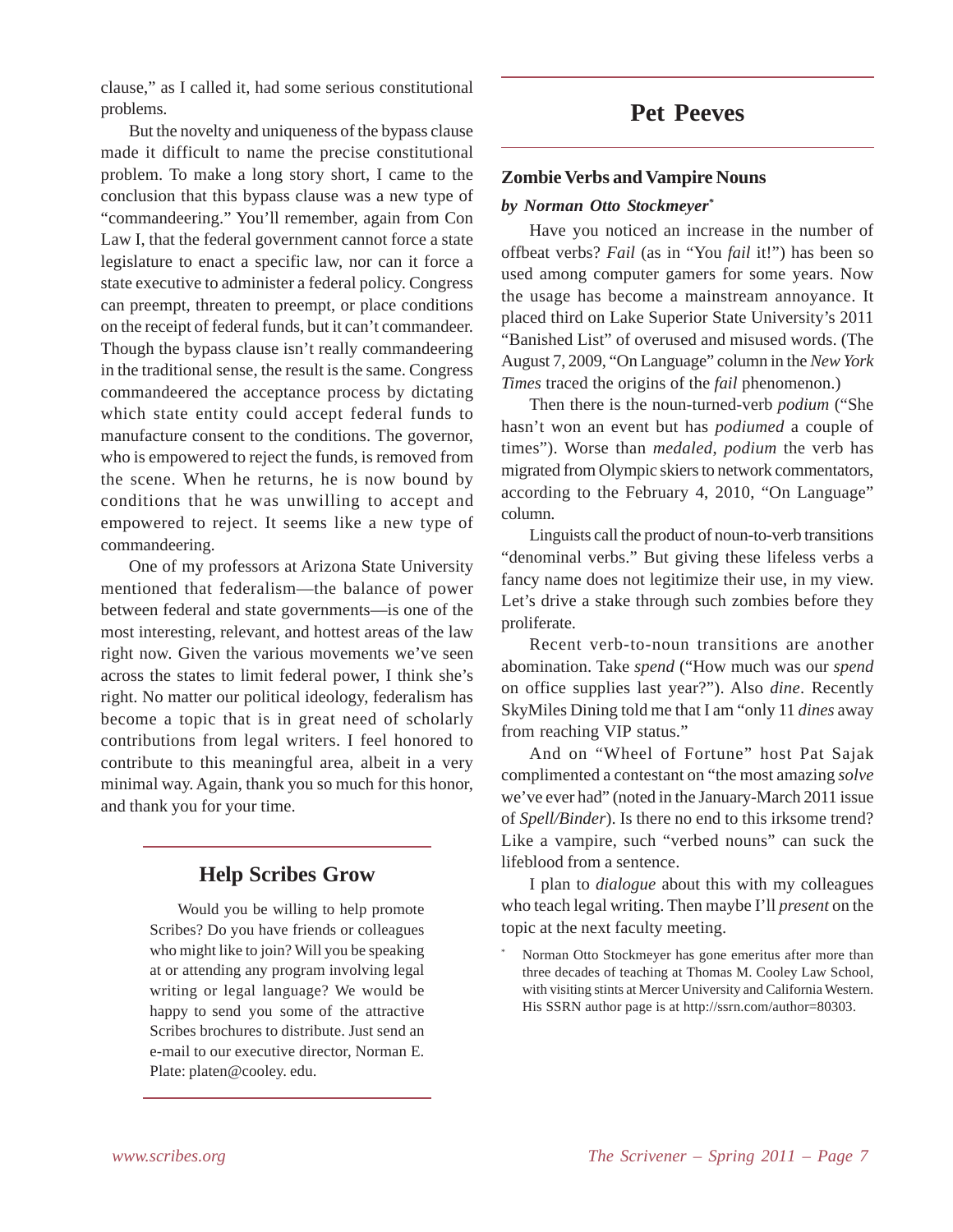# **Life Members**

David Abney (Phoenix, Arizona) Glen-Peter Ahlers (Orlando, Florida) Frank L. Branson (Dallas, Texas) Lee C. Buchheit (New York, New York) Christopher Camardello (Minneapolis, Minnesota) Michael J. Collins (Dallas, Texas) Judge Deborah Cook (Akron, Ohio) Willard H. DaSilva (Garden City, New York) Jeffrey A. Dennis-Strathmeyer (Pleasant Hill, California) Kathryn Diaz (New York, New York) Anthony Gair (New York, New York) Bryan A. Garner (Dallas, Texas) Judge Lynn N. Hughes (Houston, Texas)

Judge Michael B. Hyman (Chicago, Illinois) Emil L. Iannelli (Southampton, Pennsylvania) Lynne P. Iannelli (Southampton, Pennsylvania) Joseph Kimble (Lansing, Michigan) J.D. Lee (Knoxville, Tennessee) Mark Levine (Denver, Colorado) Molly Lien (Traverse City, Michigan) Philip K. Lyon (Nashville, Tennessee) Robert N. Markle (Fairfax, Virginia) Bernard S. Meyer (deceased) (Mineola, New York) Steven F. Molo (New York, New York) Richard L. Neumeier (Boston, Massachusetts) Judge Mark P. Painter (Cincinnati, Ohio)

K. David Roberts (Oklahoma City, Oklahoma) J.G. "Jerry" Schulze (Little Rock, Arkansas) Keldon K. Scott (Lansing, Michigan) Alexander M. Selkirk (San Antonio, Florida) Gary D. Spivey (Albany, New York) Tina L. Stark (New York, New York) Paul R. Steadman (Chicago, Illinois) Thomas M. Steele (deceased) (Winston-Salem, North Carolina) Norman Otto Stockmeyer (Lansing, Michigan) Preston Torbert (Chicago, Illinois) Anthony Turley (Toledo, Ohio) Daniel Wallen (New York, New York)

# **2010–2011 Committees**

#### **Annual Meeting**

Charles Dewey Cole (Cochair) dcole@nfam.com Stuart Shiffman (Cochair) msshiffman74@sbcglobal.net

Glen-Peter Ahlers, James C. Parker, Hon. Lee Rosenthal, Otto Stockmeyer, and John Wierzbicki

#### **Book Award**

Hon. Michael Hyman (Chair) hymikeb@aol.com

Bryan Garner, Yoshinori H.T. Himel, Steve Sheppard, Stuart Shiffman, Jane Siegel, and Richard Wydick

#### **Brief-Writing Award**

Hon. Kenneth Gartner (Chair) kgartner@tourolaw.edu

Beth Cohen, Charles Dewey Cole, Stephen Fink, Michael Fried, Susan Joffe, Robert Markle, Laurel Oates, Hon. Mark Painter, Hon. Lee Rosenthal, and Robert M. Shaughnessy

#### **Law-Review Award**

Mary Bowman (Chair) bowmanm1@seattleu.edu Glen-Peter Ahlers, Steven Feldman, Richard Leiter, and Richard Wydick

#### **Lifetime-Achievement Award**

Bryan Garner (Chair) bglawprose@yahoo.com Hon. Mark Painter, Hon. Lee Rosenthal, Stuart Shiffman, and Richard Wydick

#### **Membership and Outreach**

Mark Wojcik (Chair) intlawprof@gmail.com

Bradley Clary, Brian Hooper, Joe Kimble, Hon. Mark Painter, Mary Massaron Ross, Steve Smith, Gary Spivey, and John Wierzbicki

**Nominating** Bryan Garner (Chair) bglawprose@yahoo.com Joe Kimble, Stuart Shiffman, and Steve Smith

#### **Scribes Journal**

Joe Kimble (Chair) kimblej@cooley.edu Bryan Garner, Wayne Schiess, and David W. Schultz

#### **Scrivener**

Jane Siegel (Chair) siegelj@cooley.edu Joe Kimble

#### **Strategic Planning**

Darby Dickerson (Chair) darby@law.stetson.edu

Bryan Garner, Hon. Michael Hyman, and Steve Smith

#### **Website**

Christopher Wren (Chair) wrencg@doj.state.wi.us Ben Wilson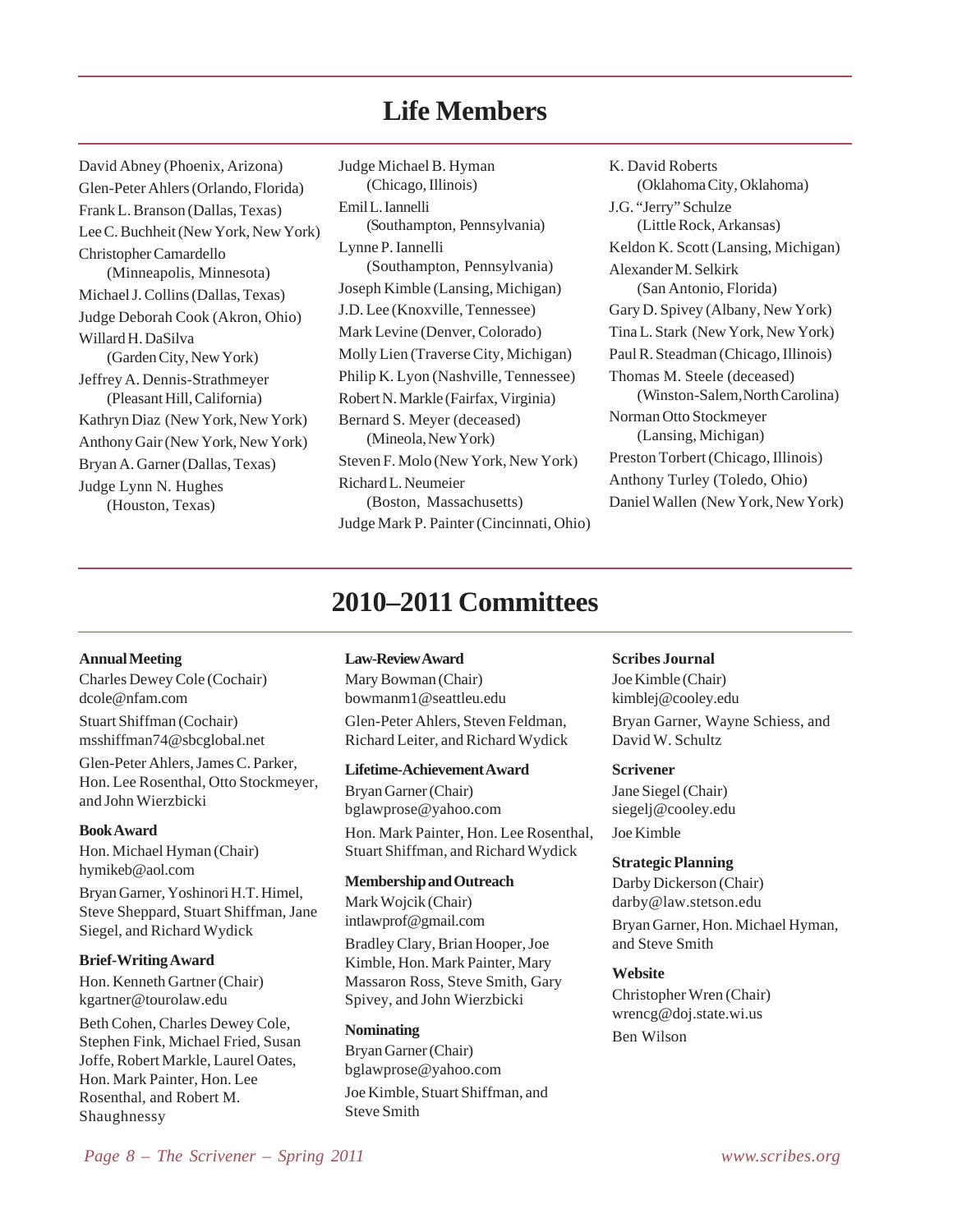# **Institutional Members**

University of Akron, C. Blake McDowell Law Center Akron, Ohio (since 2004) Alaska Appellate Courts Anchorage, Alaska (since 2005) University of Arkansas at Little Rock, William H. Bowen School of Law Little Rock, Arkansas (since 2007) Barry University, Dwayne O. Andreas School of Law Orlando, Florida (since 2002) California Western School of Law San Diego, California (since 1996) The Catholic University of America, Columbus School of Law Washington, D.C. (since 2007) Chapman University School of Law Orange, California (since 2002) Charlotte School of Law Charlotte, North Carolina (since 2008) Chicago-Kent College of Law Illinois Institute of Technology Chicago, Illinois (since 2006) Commonwealth Court of Pennsylvania Harrisburg, Pennsylvania (since 2005) Duke University School of Law Durham, North Carolina (since 2008) Florida Coastal School of Law Jacksonville, Florida (since 2002) Golden Gate University San Francisco, California (since 2006) Hofstra University School of Law Hempstead, New York (since 2007) University of Houston Law Center Houston, Texas (since 2002) The John Marshall Law School Chicago, Illinois (since 2004) University of La Verne College of Law Ontario, California (since 2003) Lewis & Clark Law School Portland, Oregon (since 2004) Mercer University School of Law Macon, Georgia (since 2009)

University of Missouri-Columbia School of Law Columbia, Missouri (since 2008) University of Nevada, Las Vegas, William S. Boyd School of Law Las Vegas, Nevada (since 2006) Northern Kentucky University College of Law, Salmon P. Chase College of Law Highland Heights, Kentucky (since 2002) Oklahoma City University School of Law Oklahoma City, Oklahoma (since 2004) The University of Oklahoma Law Center Norman, Oklahoma (since 2006) Pace University School of Law White Plains, New York (since 2007) Saint Louis University School of Law St. Louis, Missouri (since 1990) Seattle University School of Law Seattle, Washington (since 2001) South Texas College of Law Houston, Texas (since 2006) Southwestern Law School Los Angeles, California (since 1990) Stetson University College of Law St. Petersburg, Florida (since 1990) Suffolk University Law School Boston, Massachusetts (since 2009) Supreme Court of Texas Austin, Texas (since 2006) Syracuse University College of Law Syracuse, New York (since 2004) The University of Texas School of Law Austin, Texas (since 1991) Texas Wesleyan University School of Law Fort Worth, Texas (since 2007) Thomas M. Cooley Law School Lansing, Michigan (since 1991) Thomson West Rochester, New York (since 2007) Valparaiso University School of Law Valparaiso, Indiana (since 2008) Washburn University School of Law Topeka, Kansas (since 2001) Western New England College School of Law Springfield, Massachusetts (since 2000) William Mitchell College of Law St. Paul, Minnesota (since 2001)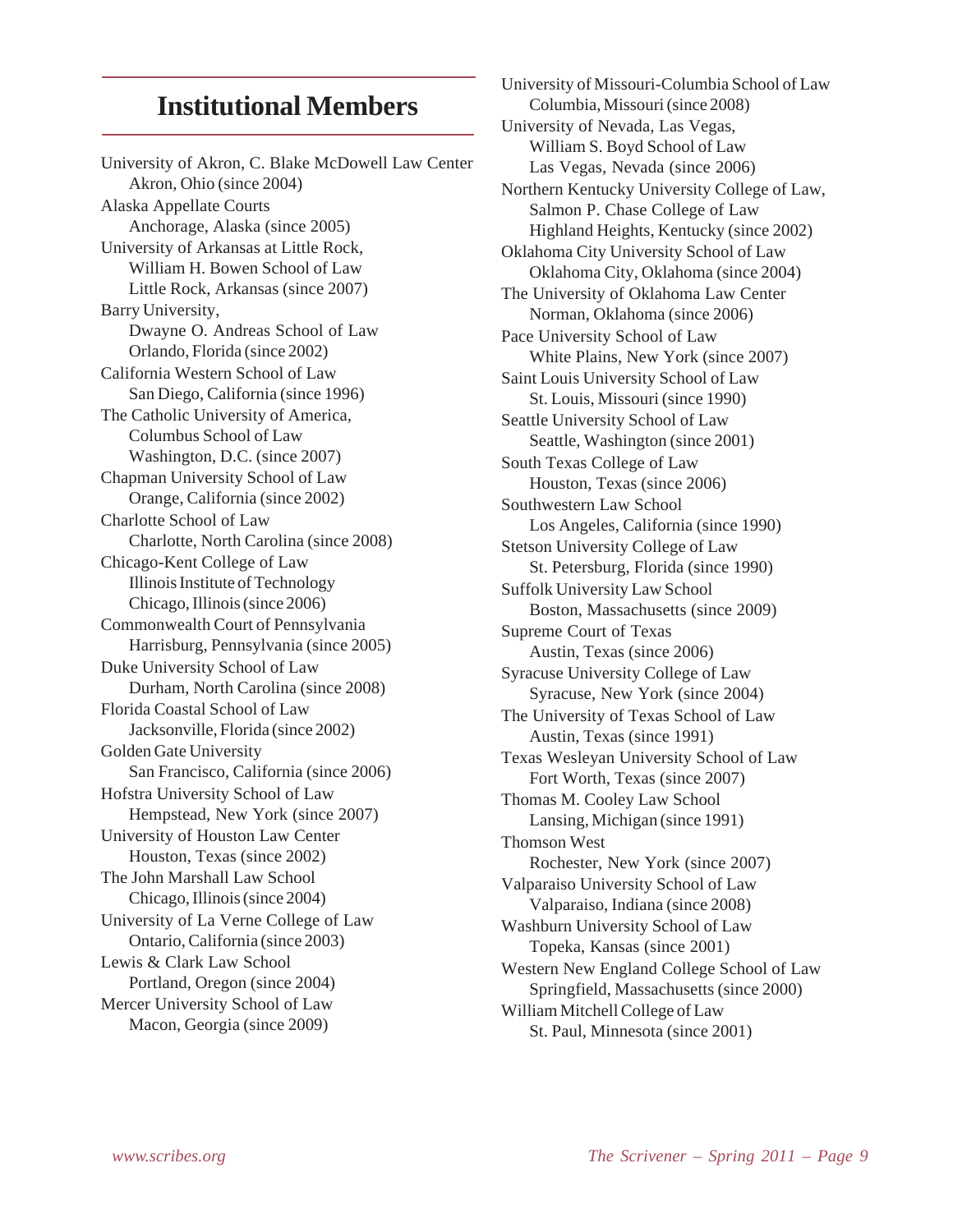### **Scribes Board Members 2010–2011**

#### **President–Steven R. Smith**

California Western School of Law 225 Cedar Street San Diego, California 92101-3090 (619) 525-1405 ssmith@cwsl.edu

#### **Vice President–Darby Dickerson**

Stetson University College of Law 1401 61st Street, South Gulfport, Florida 33707 (727) 562-7816 darby@law.stetson.edu

#### **Secretary–John R. Wierzbicki**

Thomson West 50 Broad Street, East Rochester, New York 14694 (585) 258-3751 john.wierzbicki@thomson.com

#### **Treasurer–Hon. Michael B. Hyman**

50 West Washington Street Chambers 415 Chicago, Illinois 60602 (312) 603-7582 hymikeb@aol.com

#### **Executive Director–Norman E. Plate**

Thomas M. Cooley Law School P.O. Box 13038 300 South Capitol Avenue Lansing, Michigan 48901 (517) 371-5140 platen@cooley.edu

#### *Journal* **Editor–Joe Kimble**

Thomas M. Cooley Law School P.O. Box 13038 300 South Capitol Avenue Lansing, Michigan 48901 (517) 371-5140 kimblej@cooley.edu

#### **Past President–Stuart Shiffman**

45 Golf Road Springfield, Illinois 62704 (217) 546-3710 msshiffman74@sbcglobal.net

#### **2009–2012 Beth D. Cohen**

Western New England College School of Law 1215 Wilbraham Road Springfield, Massachusetts 01119 (413) 782-1622 bcohen@law.wnec.edu

#### **2009–2012 Charles Dewey Cole, Jr.**

Newman Myers Kreines Gross Harris, P.C. 14 Wall Street New York, New York 10005-2101 (212) 619-4350 dcole@nmkgh.com

#### **2010–2013 Bryan A. Garner**

LawProse, Inc. 14180 Dallas Parkway, Suite 280 Dallas, Texas 75254 (214) 691-8588 bglawprose@yahoo.com

#### **2008–2011 Hon. Lee H. Rosenthal**

United States District Court 11535 Bob Casey U.S. Courthouse 515 Rusk Avenue Houston, Texas 77002-2600 (713) 250-5980 lee\_rosenthal@txs.uscourts.gov

#### **2008–2011 William Snipes**

Sullivan & Cromwell LLP 125 Broad Street New York, New York 10004 (212) 558-4000 snipesw@sullcrom.com

#### **2010–2013 Frank Wagner**

2551 Ogden Street Falls Church, Virginia 22042 (703) 698-6860 frawgn1@aol.com

#### **2010–2011 Mark Wojcik**

The John Marshall Law School 315 South Plymouth Court Chicago, Illinois 60604 (312) 987-2391 intlawprof@gmail.com

#### **2009–2012 Christopher G. Wren**

Wisconsin Department of Justice P.O. Box 7857 Madison, Wisconsin 53707-7857 (608) 266-7081 wrencg@doj.state.wi.us

#### **2010–2013 Richard Wydick**

University of California, Davis School of Law Davis, California 95616 (530) 752-2899 rcwydick@ucdavis.edu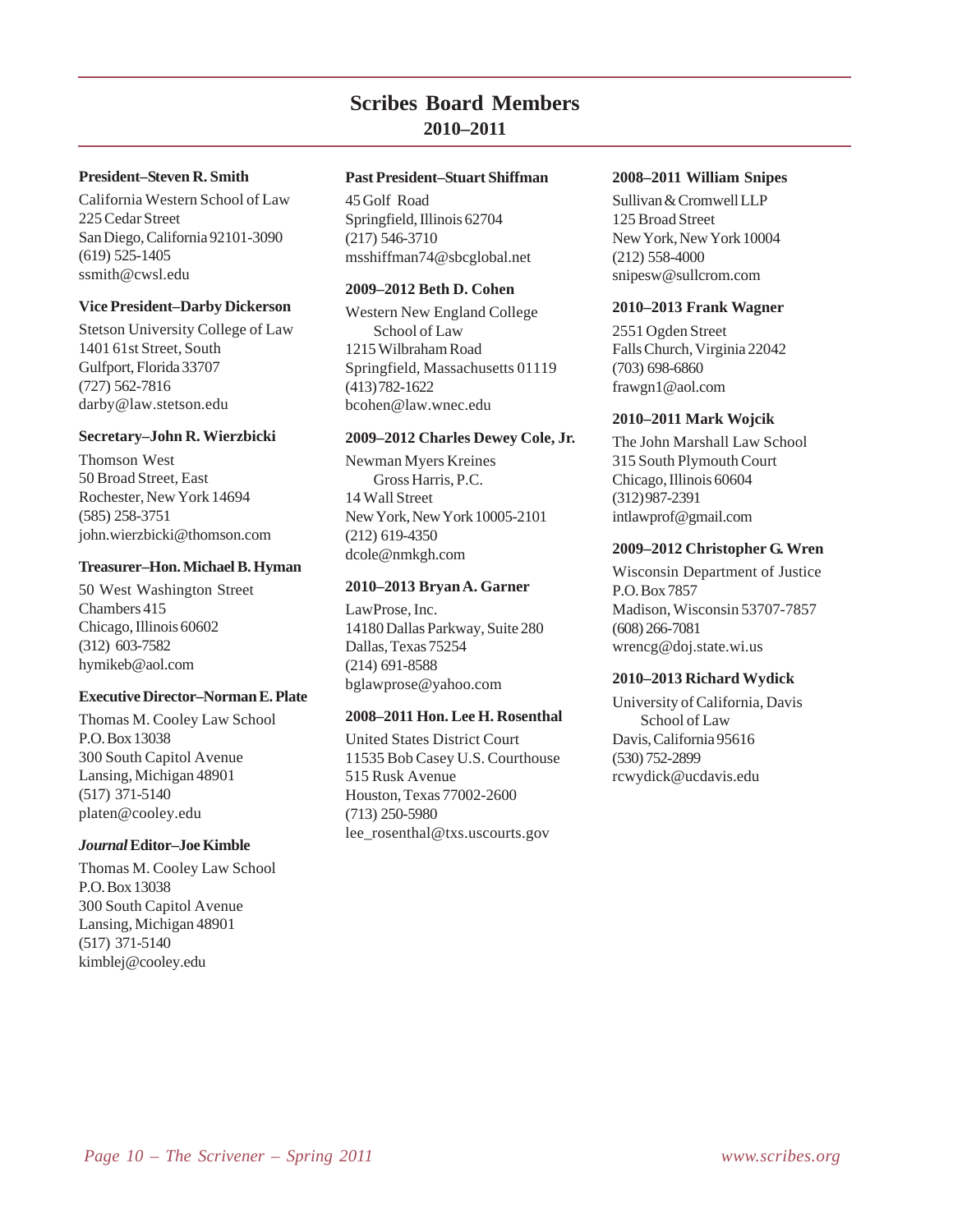# *An Invitation to Membership in*

# **Scribes — The American Society of Legal Writers**

Any member of the legal profession is eligible to join Scribes. You may join as a regular member if you have published or if you have edited a legal journal. Otherwise, you may join as an associate member. The dues are the same, and associate members receive essentially the same benefits as regular members.

#### *Please print or type:*

| <b>Your Name</b>                                                                                                                                                    | <b>Your E-mail Address</b>                                                                                                                |
|---------------------------------------------------------------------------------------------------------------------------------------------------------------------|-------------------------------------------------------------------------------------------------------------------------------------------|
| <b>Your Preferred Mailing Address</b>                                                                                                                               |                                                                                                                                           |
|                                                                                                                                                                     |                                                                                                                                           |
| <b>Your Phone Number</b>                                                                                                                                            | <b>Your Fax Number</b>                                                                                                                    |
| If you are joining as a regular member, please cite:<br>(1) a book you have published on a legal subject,<br>(2) two articles you have published on legal subjects, | (3) a legal publication for which you were an editor, or<br>(4) two decisions you published as a judge or administrative-hearing officer. |
| Please select your membership category:                                                                                                                             |                                                                                                                                           |
| Regular Member; Annual Dues = $$65$                                                                                                                                 | Sustaining Member; Annual Dues = $$100$                                                                                                   |
| Associate Member; Annual Dues = $$65$                                                                                                                               | Life Member; Dues = $$1,000$<br>(a one-time payment, or four payments of \$250)                                                           |
|                                                                                                                                                                     | Please complete this form and send it, along with a check made payable to "Scribes," to:                                                  |
|                                                                                                                                                                     | Norman E. Plate<br>Scribes Executive Director<br>Thomas M. Cooley Law School                                                              |

P.O. Box 13038 Lansing, Michigan 48901 platen@cooley.edu